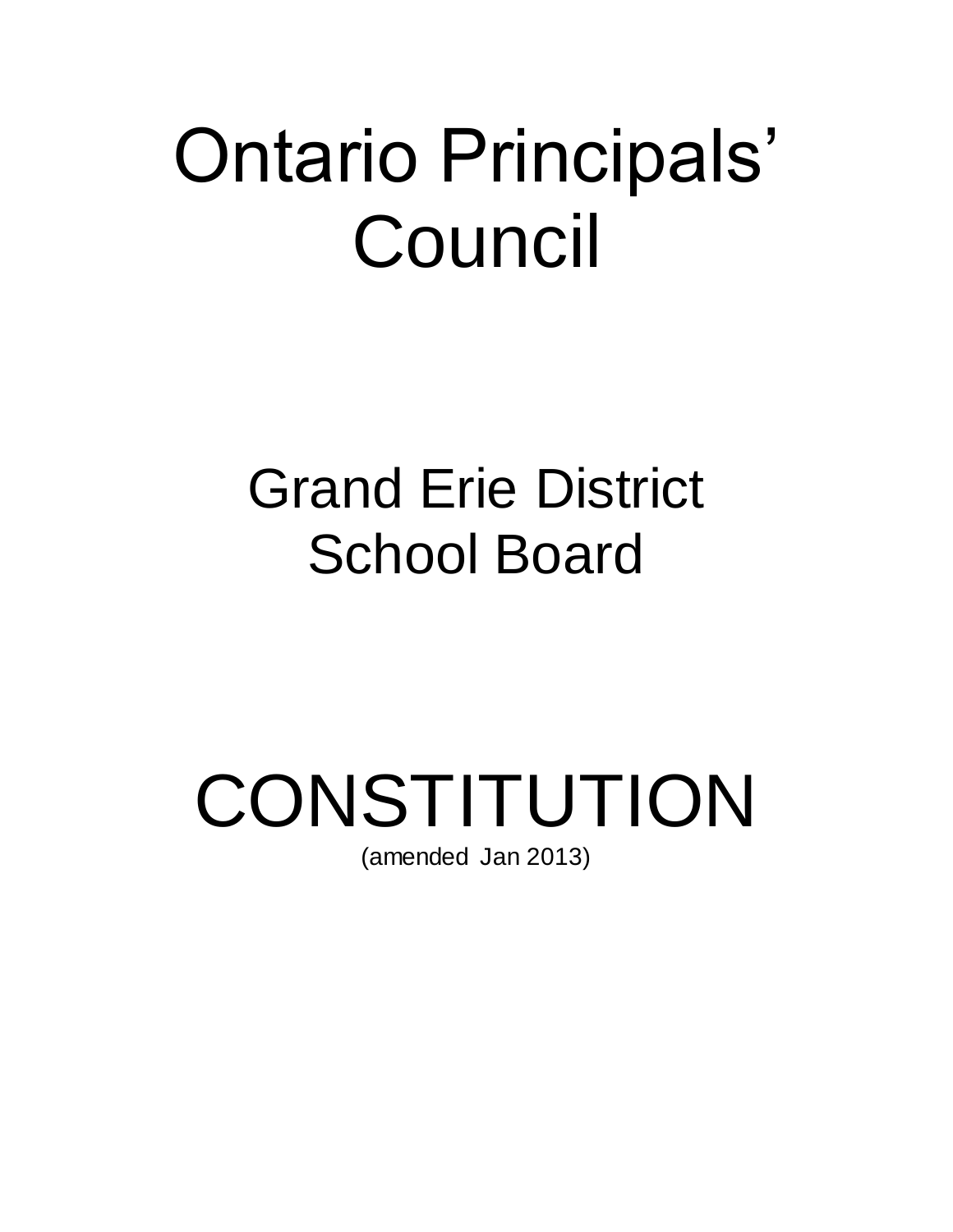### CONTENTS OF ARTICLES

- Article I: Interpretation
- Article II: Purpose
- Article III: Membership
- Article IV: Executive
- Article V: Elections
- Article VI: Duties of Executive Members
- Article VII: Standing Committees
- Articles VIII: Meetings
- Articles IX: Budget
- Article X: Rules of Order
- Article XI: Amendments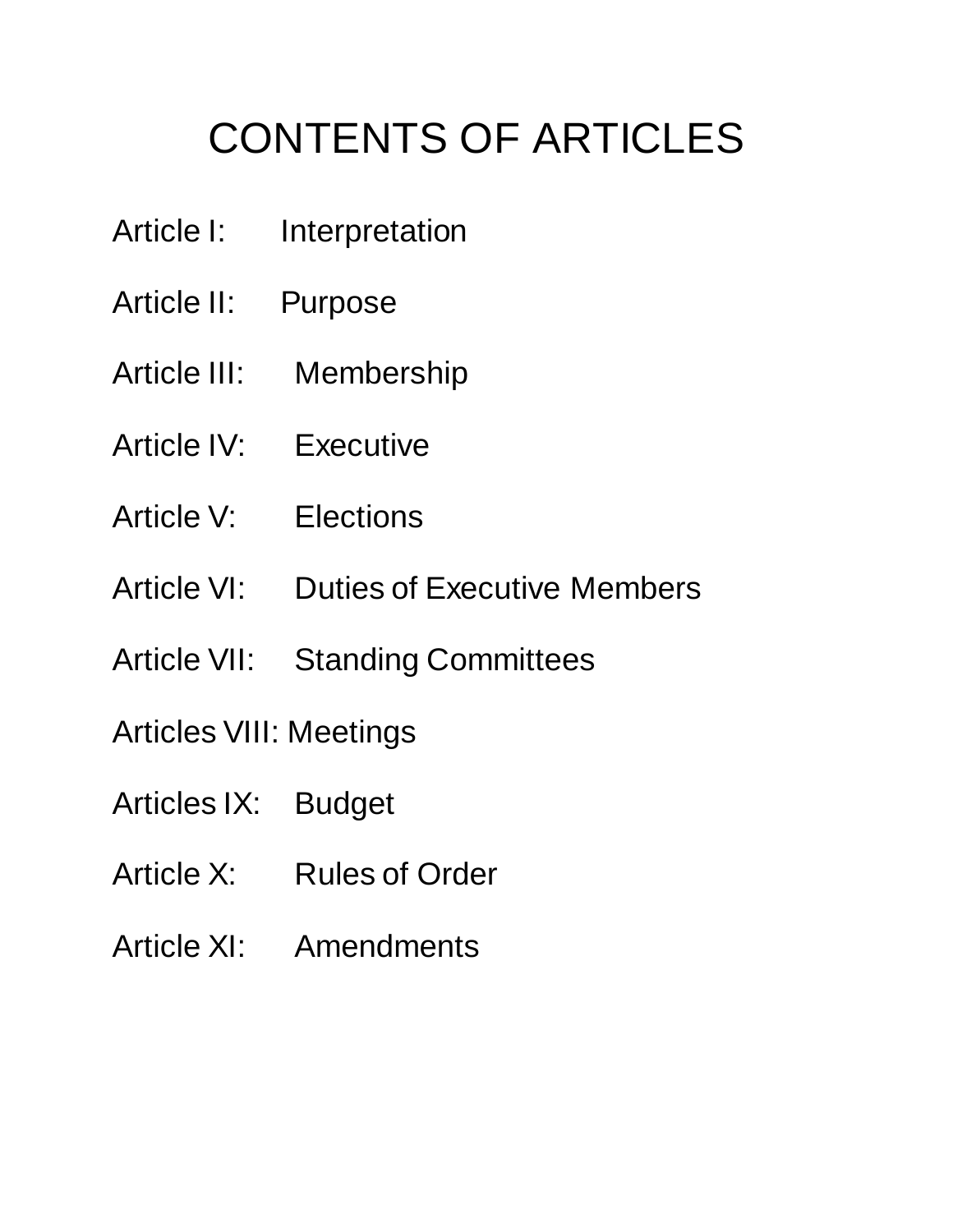#### Ontario Principals= Council Grand Erie District School Board **Constitution**

Article I: INTERPRETATION

ACouncil@ or AOPC-GEDSB@ means the Ontario Principal=s CouncilCGrand Erie District School Board;

AExecutive@ means the Executive Committee of the Ontario Principal=s CouncilCGrand Erie District School Board;

AOPC@ means the Ontario Principals= Council;

ABoard@ or AGEDSB@ means the Grand Erie District School Board;

AMember@ means a Principal or Vice-Principal employed by the Board.

Article II: PURPOSE

- 1. The purposes of the Council are to:
- a) advocate for the cause of public education and the students its serves;
- b) represents the concerns of its members in appropriate forums;
- c) provide opportunities for the ongoing professional development of its members;
- d) provide a link between the local and provincial organizations;
- e) maintain a supportive peer network;
- f) serve as an OPC District as described in the Constitution of the OPC, to communicate with the OPC regularly and to facilitate communication between the OPC and its Members in the District, and to cooperate with the OPC in advancing the interests of principals and vice-principals locally and in the province of Ontario; and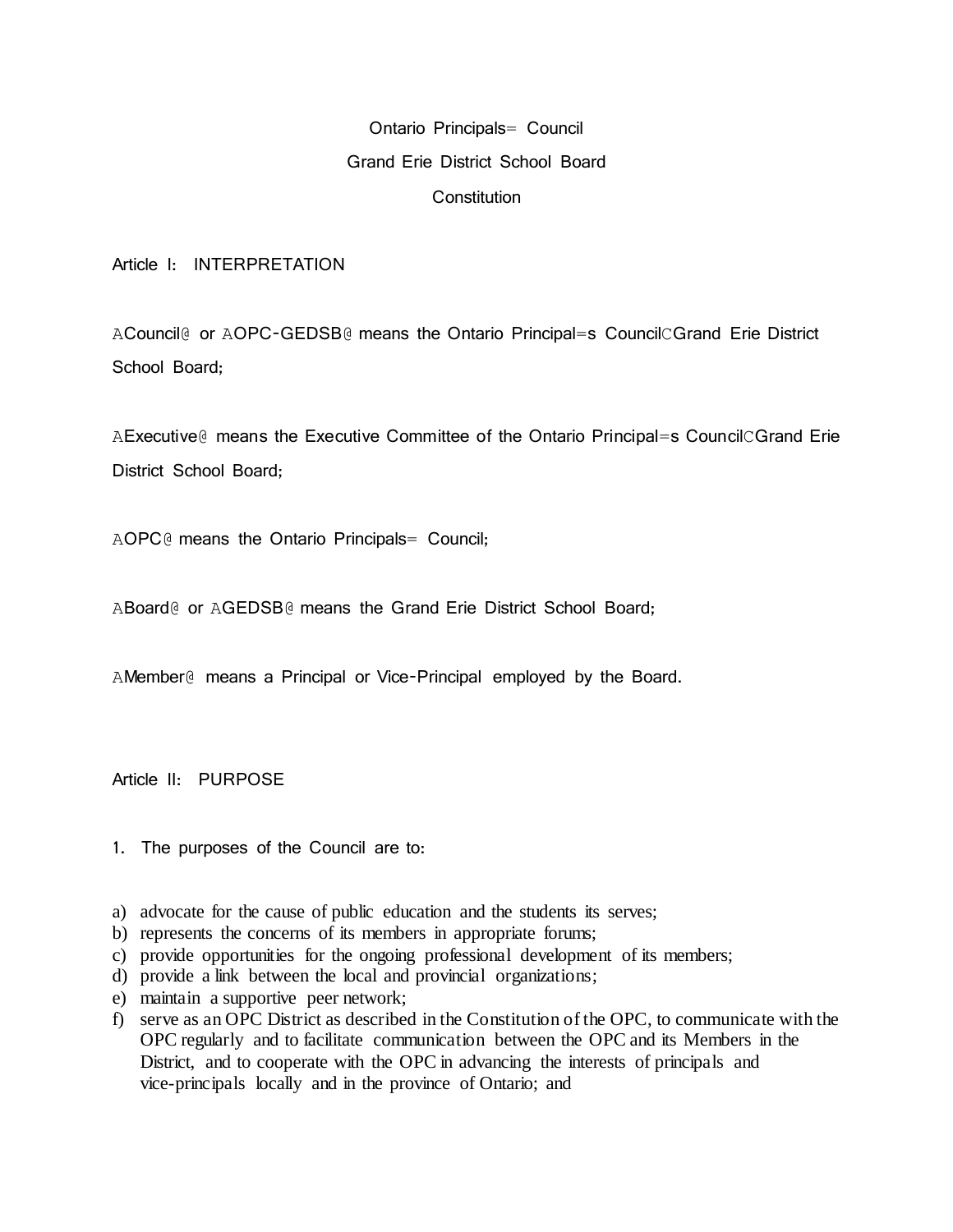g) serve as the representative body for principals and vice-principal employed by the Board in all negotiations pertaining to the Terms and Conditions of employment for principals and vice-principals in the Board.

Article III: MEMBERSHIP

- 1. Employees of the Grand Erie District School Board who are members in good standing of the OPC are automatically members of the OPC-GEDSB;
- 2. The membership year is from September 1 to August 31.

Article IV: EXECUTIVE

- 1. The Council shall have an Executive;
- 2. The Executive shall consist of:
	- a. Two (2) Chairs (one from each panel);
	- b. Two (2) Past Chairs (one from each panel);
	- c. Two (2) Vice-Chairs (one from each panel);
	- d. Two (2) OPC Provincial Councillors (one from each panel);
	- e. Two (2) Terms and Conditions Chairs (one from each panel);
	- f. Secretary (Secretary and Treasurer must be from different panels);
	- g. Treasurer (Secretary and Treasurer must be from different panels);
	- h. Event planner.
- 3. One member of the Executive shall serve as Secretary and one member shall serve as Treasurer.
- 4. The Executive for the upcoming year, with the exception of past Chair, shall be elected from the membership at large at the Annual General Meeting of the Council.
- 5. The term of office for members of the Executive Committee, save and except for Provincial Councilors, shall be for a minimum of one (1) year and does not preclude holding the position for more than one (I) year. The term of office for Provincial Councilors shall be for a minimum of two (2) years and does not preclude holding the position for more than two (2) years;
- 6. All members of the Executive are voting members of the Executive.

#### Article V: ELECTIONS

- 1. Elections to the Executive Committee will take place at the Annual General Meeting.
- 2. Only Members in good standing are eligible to run for office and to vote in the election.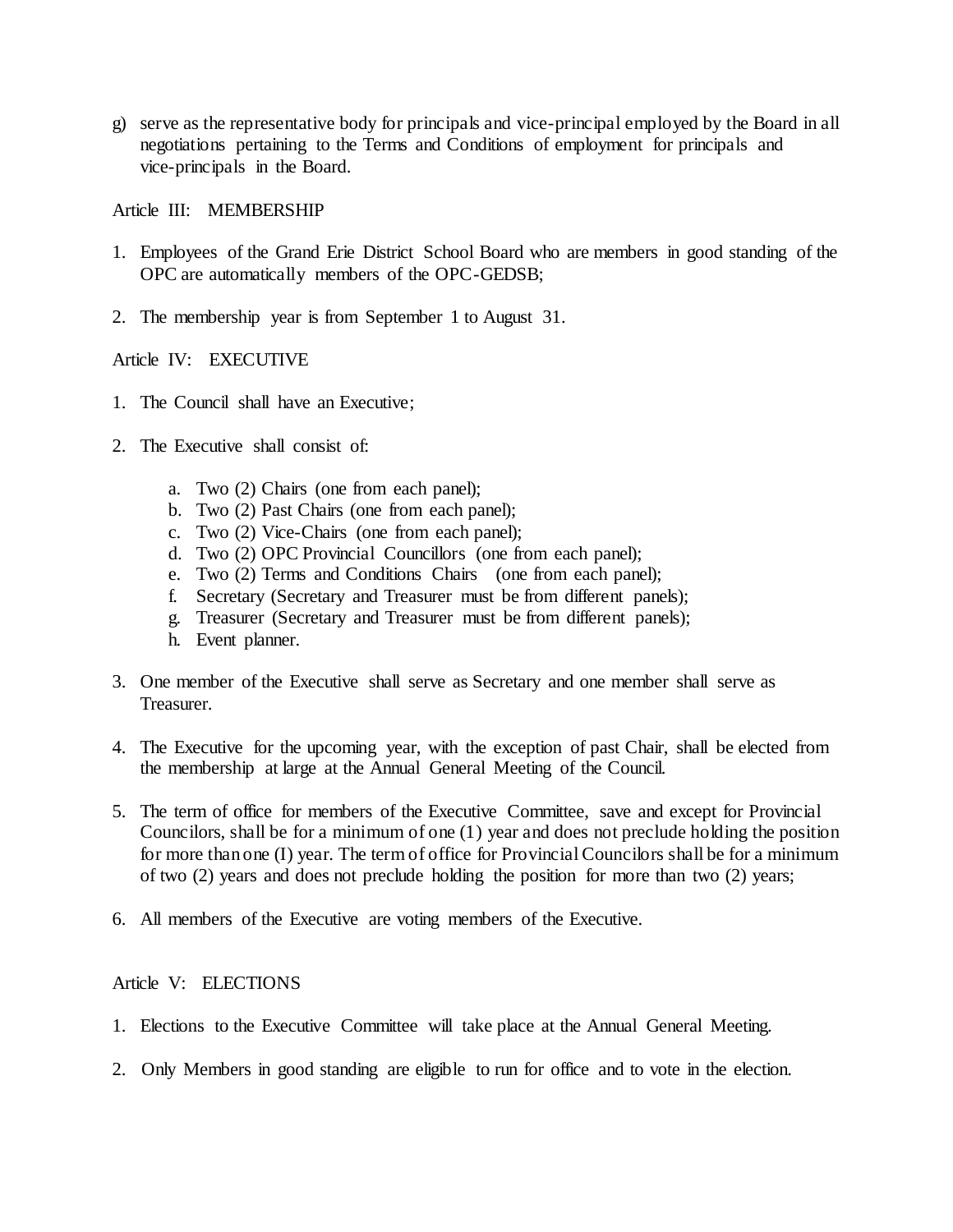3. All Executive Committee positions representing either the Elementary or Secondary panel shall be available to both Principals and Vice-Principals from within that panel.

4. Should more than one person be nominated for one position, voting shall be by secret ballot. To be elected to a position the candidate must receive a majority of the votes cast.

5. The Chairs shall conduct elections according to procedures approved by the Council.

6. In the situation of a position remaining vacant after elections have been completed or a position becoming vacant prior to the next election, the Executive may make an interim appointment from the membership at large.

7. At its first meeting, the Executive Committee may, at its discretion, appoint for a one year term, two Executive Members at Large, one from the Elementary and one from the Secondary panel.

Article VI: DUTIES OF EXECUTIVE MEMBERS

- 7. The Executive Committee shall be responsible for directing the affairs of the Council, including:
	- a) monitoring and approving expenditures;

b) developing and implementing the priorities and programs and purposes of the Council; c) establishing and monitoring the decisions and activities of such standing, special or sub-committees which are created as needed;

d) appointing interim members to the Executive in the event of vacancies;

e) establishing a Terms and Conditions committee, lead by the Terms and Conditions representatives on the Executive, assessing the priorities of the membership, and pursuing improvements to the terms and conditions of employment for principals and vice-principals accordingly.

- 8. The Chairs shall be the signing officers of the Council. The Chairs shall be responsible for the scheduling and organization of meetings of the Executive and Council and shall attend all meetings of the Executive and Council unless unable to do so by reason of personal illness or emergency. In the absence of one or both Chairs, one or both Vice-Chairs shall chair the meetings of the Executive and Council.
- 9. The Past Chairs shall maintain a list of Members serving on Board and Council committees, encourage nominations, conduct voting for Council and Executive positions and perform other duties as assigned by the Chairs.
- 10. The Vice-Chairs shall fill in for the Chairs as required and perform such duties as are delegated to one or both of them by the Chairs.
- 11. The Secretary shall provide notice to the Executive and to Members of all meetings and shall record and distribute records of the Executive and Council meetings to the Executive and to **Members**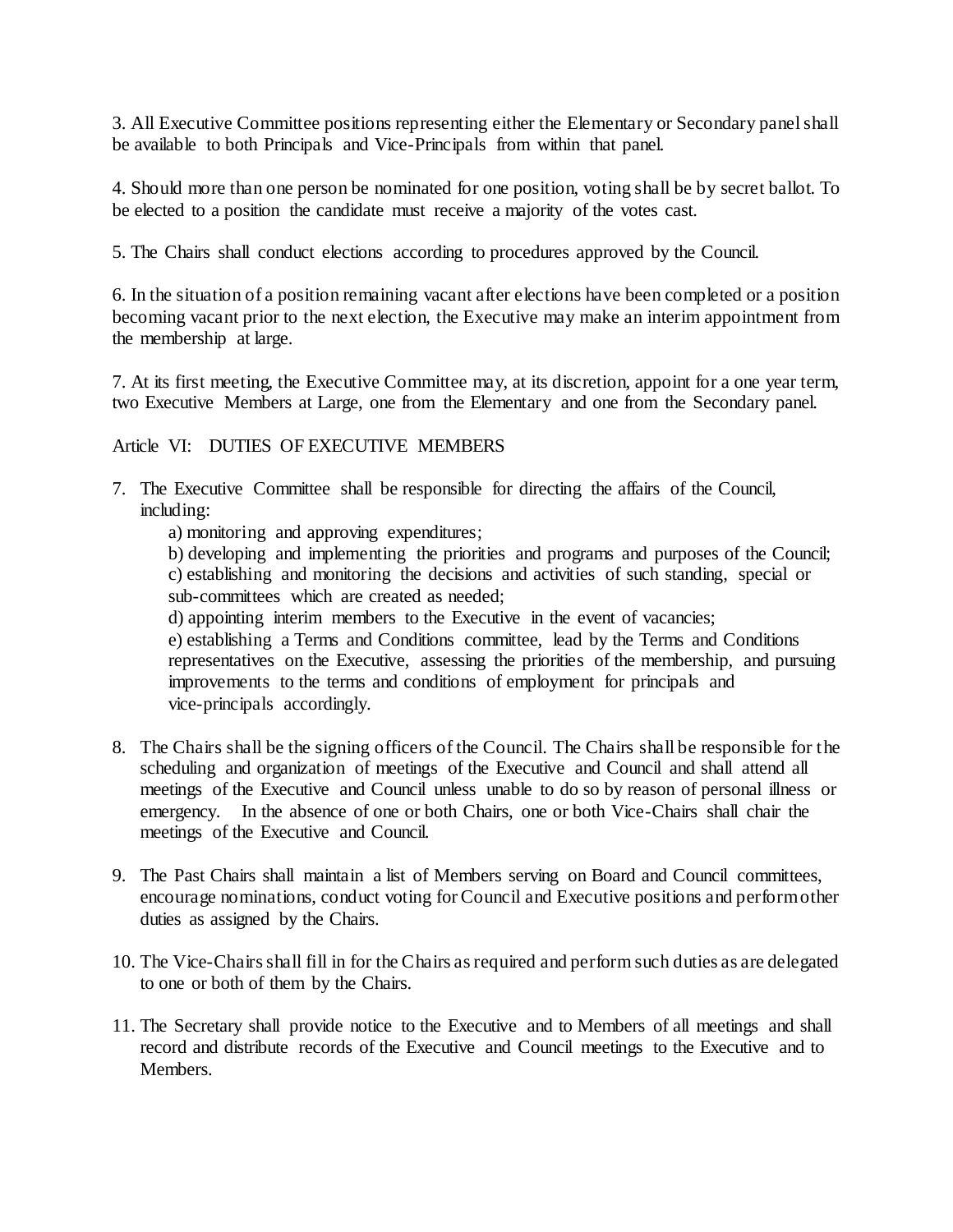- 12. The Treasurer shall maintain financial records of the Council and disburse funds in accordance with policies of the Council. The Treasurer shall prepare written financial statements for the Executive Committee and shall report to the membership at all General Meetings. The Treasurer shall be responsible annually for providing all information necessary to qualify for the annual membership rebate from OPC. That information shall include a copy of the Council=s Constitution that is compatible with the OPC Constitution and OPC District Recognition Policy, evidence of a duly elected Executive Committee, and an accepted financial statement.
- 13. The Terms and Conditions Representatives shall co-Chair the Terms and Conditions Committee, and shall report to the Executive Committee at each of its meetings on the activities of the Terms and Conditions Committee. The Terms and Conditions Representatives shall be responsible for ensuring members are adequately consulted on their priorities for negotiations, shall consult with the OPC on matters of Provincial interest and shall communicate OPC policies and information to the local OPC Members as recommended by the OPC. The Terms and Conditions Representatives, or their designates, shall attend any OPC meeting to which Terms and Conditions Representatives are expressly invited.
- 14. The Provincial Councilors shall perform the duties of a Provincial Councillor as defined by the OPC in the OPC Constitution, OPC Policies and the Provincial Councillor Handbook, as they may be from time to time. The Provincial Councilors shall serve as the liaison between the OPC and the Council and shall bring forward any District resolutions, issues or concerns to the notice of the OPC as they may be authorized and directed to do by the membership of the Council from time to time.

#### Article VII: STANDING COMMITTEES

- 1. There shall be a Terms and Conditions Committee, co-Chaired by the two Terms and Conditions Representatives with equal representation of OPC members from each panel. The balance of the Terms and Conditions Committee shall consist of four (4) Members with equal representation from each panel. The composition of the Terms and Conditions Committee shall be subject to the approval of the Executive Committee. The Terms and Conditions Committee shall take steps to ascertain the priorities and concerns of the membership as they relate to their terms and conditions of employment and shall represent their interests and negotiate on their behalf with the Board. The Terms and Conditions Committee shall receive the advice, direction and support of the OPC about contract language to improve the terms and conditions of employment for principals and vice-principals in the Board, and in the province, so long as any direction provided by the OPC is pursuant to a provincial strategy approved by OPC Provincial Council.
- 2. The Executive may establish other Standing, Special or Ad Hoc committees to serve the interests of the Council.

#### Article VIII: MEETINGS

1. At least two (2) meetings of the general membership will be held each year and the meeting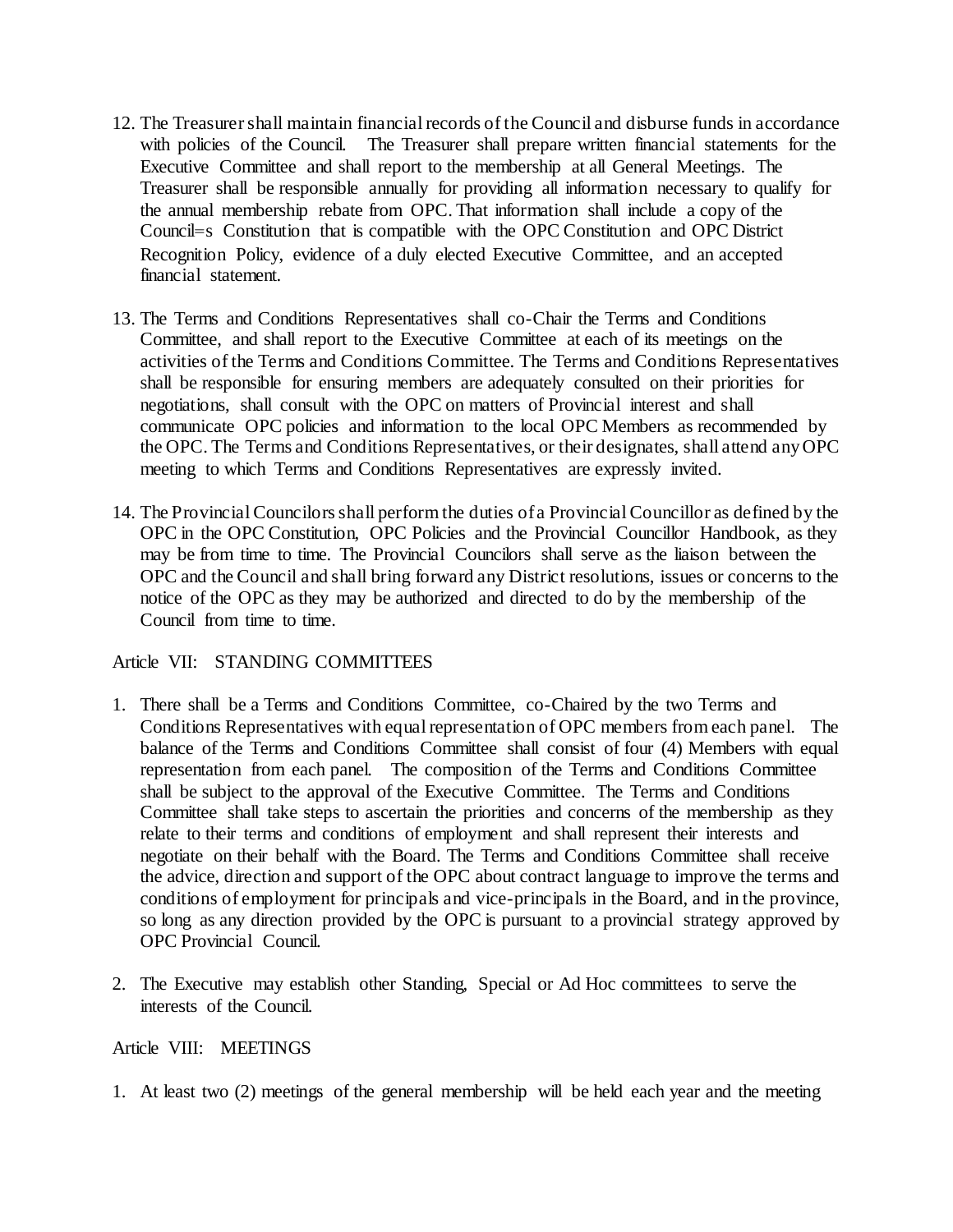will be open to all OPC Members, at which all OPC Members shall be entitled to vote on decisions affecting OPC Members in the District. A failure to pay a local levy shall not prevent any OPC Member from attending meetings of the OPC District, or from voting on any decisions affecting OPC Members in the District.

- 2. Additional meetings may be called by the Chair as needed, with a minimum of three weeks= notice to the membership.
- 3. The Annual General Meeting shall take place in May or June.
- 4. The Executive shall meet bi-monthly to conduct the business of the organization.
- 5. The quorum for a meeting of the general membership shall be thirty (30) percent of the current membership.
- 6. The quorum for a meeting of the Executive shall be one co-Chair plus at least fifty (50) percent of the Executive.
- 7. The OPC Councillors shall attend meetings as called by OPC and report to the membership.
- 8. In no instance shall non-OPC Members be present at a meeting where the matters being discussed are confidential to OPC Members.

#### Article IX: BUDGET

- 1. The OPC rebate will form the basis of the operating budget for the Council.
- 2. The Council will apply annually for the fee rebate provided by the OPC to recognized OPC Districts, as determined by the AGM of the OPC. The fee rebates shall not be refunded to individual Members of the OPC but shall accumulate and/or be expended at the direction of the Executive in accordance with the needs of the Council for purposes authorized by the OPC. Principals and vice-principals employed by the Board who are not members in good standing with the OPC, shall pay an additional fee to attend any events, professional development opportunities or other activities funded by rebates from the OPC.
- 3. A local levy may be collected by vote of membership to supplement the Council=s budget or to fund special activities or interest groups within the Council.
- 4. A failure to pay the local levy may result in the exclusion of a Member from professional development opportunities, social events and/or other activities that are funded by the local levy. If an activity such as those described above is partially funded through the OPC fee rebate and partially through the local levy, a Member who refuses to pay the local levy may be admitted to the event only upon payment of the proportionate cost of his/her attendance, relative to the portion of the activity funded by the local levy.
- 5. Any meeting, event or professional development or other opportunity funded by the OPC